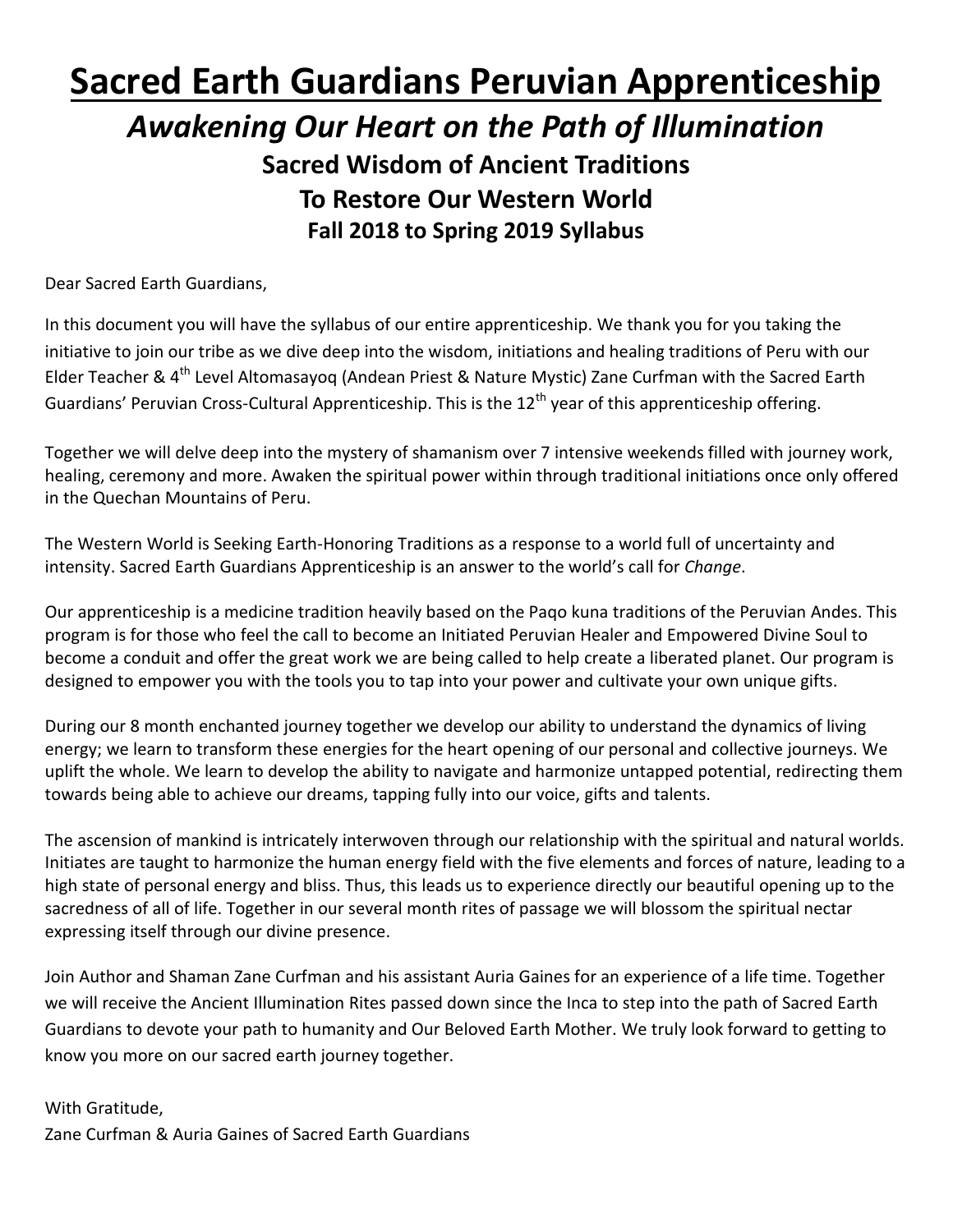#### **THE PATH OF THE HUMMINGBIRD**

## **A NATURE MYSTICS GUIDE TO ASCENSION & THE GREAT INITIATION**

## **"Becoming the Divine Unique Soul You We Always Meant to Be!!"**

# **CLASS DATES: September 26th to 30th, 2018**

Discover Direct Sweetness of Hummingbird's Nectar. Embrace a New Reality- An initiation into the Andean medicine ways and transformative arts of Peruvian of Cross-cultural shamanism. Through sacred sound and ceremony, we learn to engage in the dynamics of living energy. By connecting to the natural world we learn to cleanse ourselves of the heavy energies that lead to conflict and illness. Finally, we learn to step into infinity and create a sacred space.

We experience infinity and the sacredness of our time together is embodied in the Katari Mesa. The Katari Mesa is a personal alter, through which we play host to the nature beings, spirits and guides for our growth, guidance and empowerment. The Mesa is the sacred heart of our ceremonies and healing service to Mother Earth and all beings.

- Visit Power spots and learn to work with the sacred environment.
- Build the Katari Mesa, a sacred space where we perform healings and develop personal power!
- Apprentice the basic healing arts of Peruvian Cuanderismo including a powerful healing/cleansing ritual with the Hucha Pitchay Rumi.

As we continue through the  $1<sup>st</sup>$  long weekend we become initiated on the path of Peruvian Healer, we undergo the rites of the Hatun Karpay, or "Great Initiation", as passed to me by Juan Nunez del Prado. This is the Initiation of the Andean Priesthood.

The Hatun Karpay opens us to direct intimate contact with the divine and facilitates the connection to the three worlds. In a series of beautifully moving rituals and exercises, we begin the process of reconnecting ourselves to the sacred energy of the Earth. Together we will open up to the power within. We will recognize that we each have a strong seed within ourselves, which holds our potential and dreams. We will travel to natural sites that hold sacred energy.

With the help of Mother Nature, we heal the wounds of our personal past; invoke/cleanse the energy of our Ancestors starting the process of ancestral healing and awakening the spiritual gifts of our family lines. The Hatun Karpay creates the energy necessary to germinate and flower our seed of potential.

- We will rediscover our potential, finding new ways to understand and fully embody who we truly as unique divine souls and connect to our personal destinies on the planet.
- Discover the Natural Mystic's path to enlightenment and experience the Vaja de los condor a journey of spiritual rejuvenation and empowerment.
- Increase the power of your healing by embracing reciprocal relationships with nature spirits.
- Continue to develop in the foundational healing arts of Peruvian Cuanderismo and Shamanism.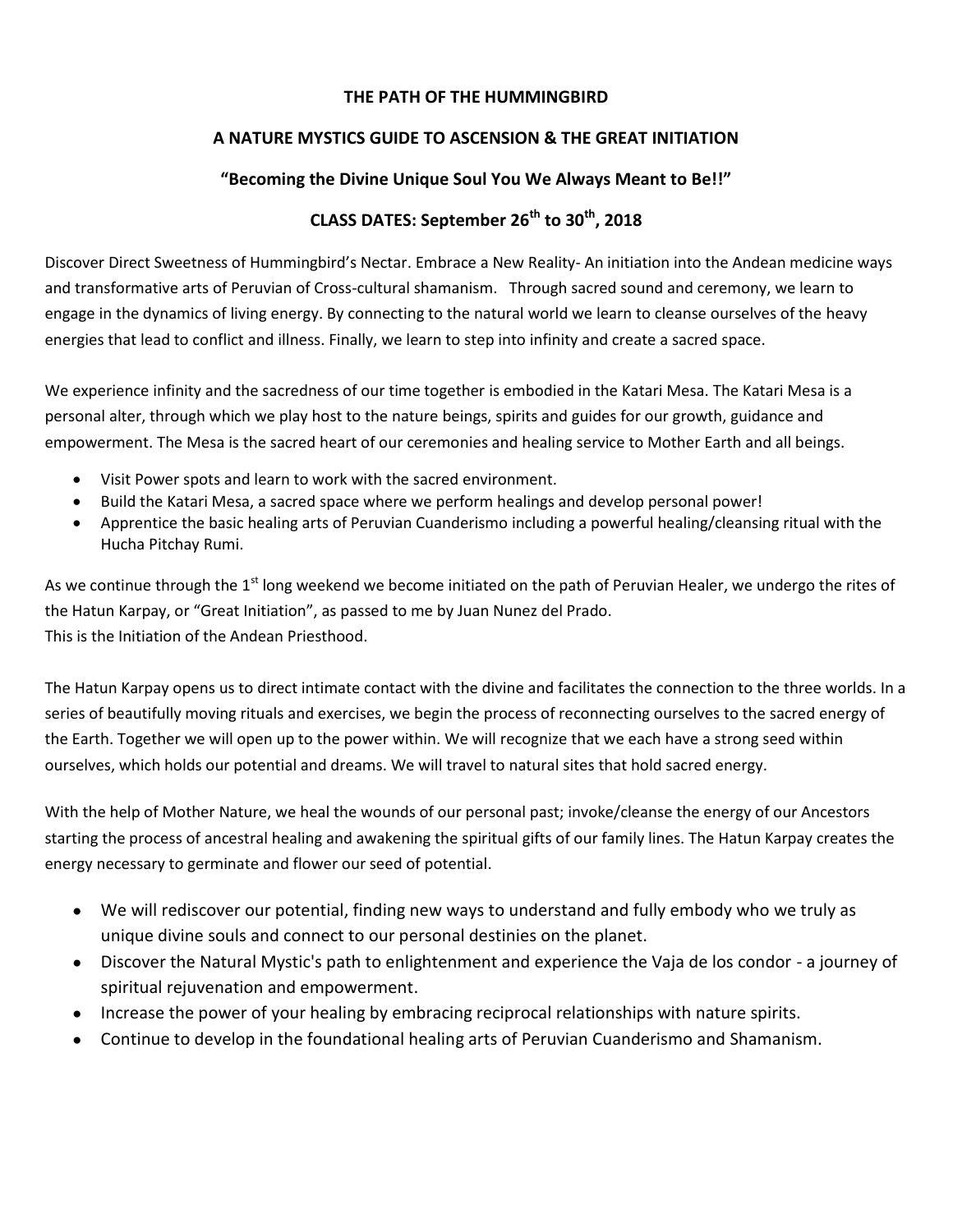#### **THE PATH OF THE PUMA, Part I: Mesa & Advanced Healing Arts**

# **"Discover the Power of Puma & Learn to Awaken Your Healing Potential**" **CLASS DATES: October 26th to 28th , 2018**

Building on the teachings from the previous 1<sup>st</sup> long weekend, we will dive deeper into the Shamanic world of spiritual healing. During this weekend, we apprentice the sacred center of the Katari Altar Maestro. In the center we build the Kintu Misha, a power-pack that represents our heart's fire.

Power of Puma - The puma path is about expanding perception, discernment to increase our healing and stepping into leadership. Together we will learn to stalk and retrieve lost personal power. We will also learn to find and heal the original cause of our client's disease.

The Kintu Misha serves as the Axis Mundi, bridging the three worlds and organizing the flows of spiritual and cosmological energies for our highest good and healing. The mystery teachings of the Kintu Misha facilitate a deepening of connection with nature, spirit and sacred places. Thus the Kintu Misha becomes an indispensable tool for the service and healing of others.

During our time, we will learn to connect to our Ch'aska Kuna, or "Guiding Stars", this is one of the most important tasks following the Andean path. Your guiding stars, they represent your highest potential, spiritual gifts, and talents. Through group work, we will define our personal power, and learn to express it using Rimay, "The Power of True Speech". We will structure our Misha according to personal power, and close them using an Andean folding method. We will learn the ceremonial uses of the Misha, and advanced ways to use the mesa in healing.

- Learn to Receive Wisdom and Guidance from the Natural World for Self & Others.
- Learn the Traditional Uses of the Misha including the Saminch'aska, or the "Delivery of Empowerment"!
- Experience the Sacred Ceremony of the Traditional Despacho (Prayer/Care Package for Mother Earth)!
- Tap into the Art of Harnessing Personal Power!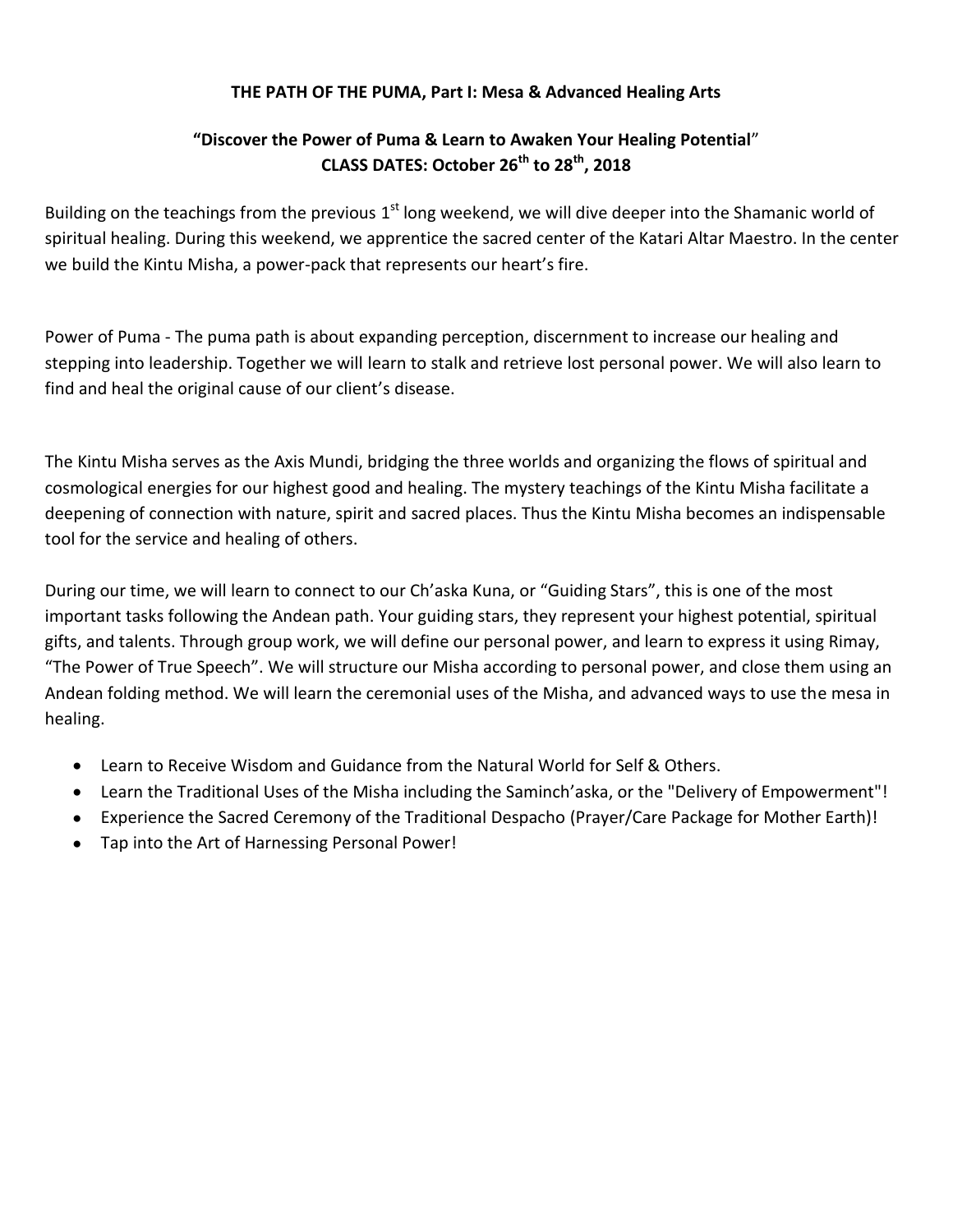#### **THE PATH OF PUMA, Part II: The Art of Personal Power**

### **"Harmonizing Communion and Right Relationship with Mother Earth & Opening to the Heart of Tribe"**

## **CLASS DATES: November 16th to 17th , 2018**

This weekend attends to the real work of spiritual adulthood, the eradication of fear and fear-based behaviors. Stepping through the shadowy realms of our inner world, we learn to navigate, "The Seven Powers of The Unconscious". We learn "the Seven Powers of the Unconscious" and learn to explore our inner world's shadows.

During the weekend we will apprentice the wisdom transmissions of the Chaupi teachings the traditional bridge between the mystical and magical sides of the path. Through the opening of a series of perceptive eyes on the body, we learn the arts of the Chunpi Paqo. These arts teach us to work with lifetime and encrusted hucha and a powerful practice of Soul Retrieval Andean style.

The Chunpi Paqo is considered a special skill. According to Q'ero stories, when none of the indigenous healers were able to restore health to a sick person, the Chunpi Paqo was summoned to perform his energy-belt rituals and the person was healed.

- Weave "The Sacred Couple": a Union of Our Inner Masculine and Feminine Selves.
- Learn to truth about inner and outer sabotage and how to overcome it!
- Using polarity we learn the spiritual art of conflict resolution to find harmonious resolution.
- The practice of "Inkan Soul Retrieval"!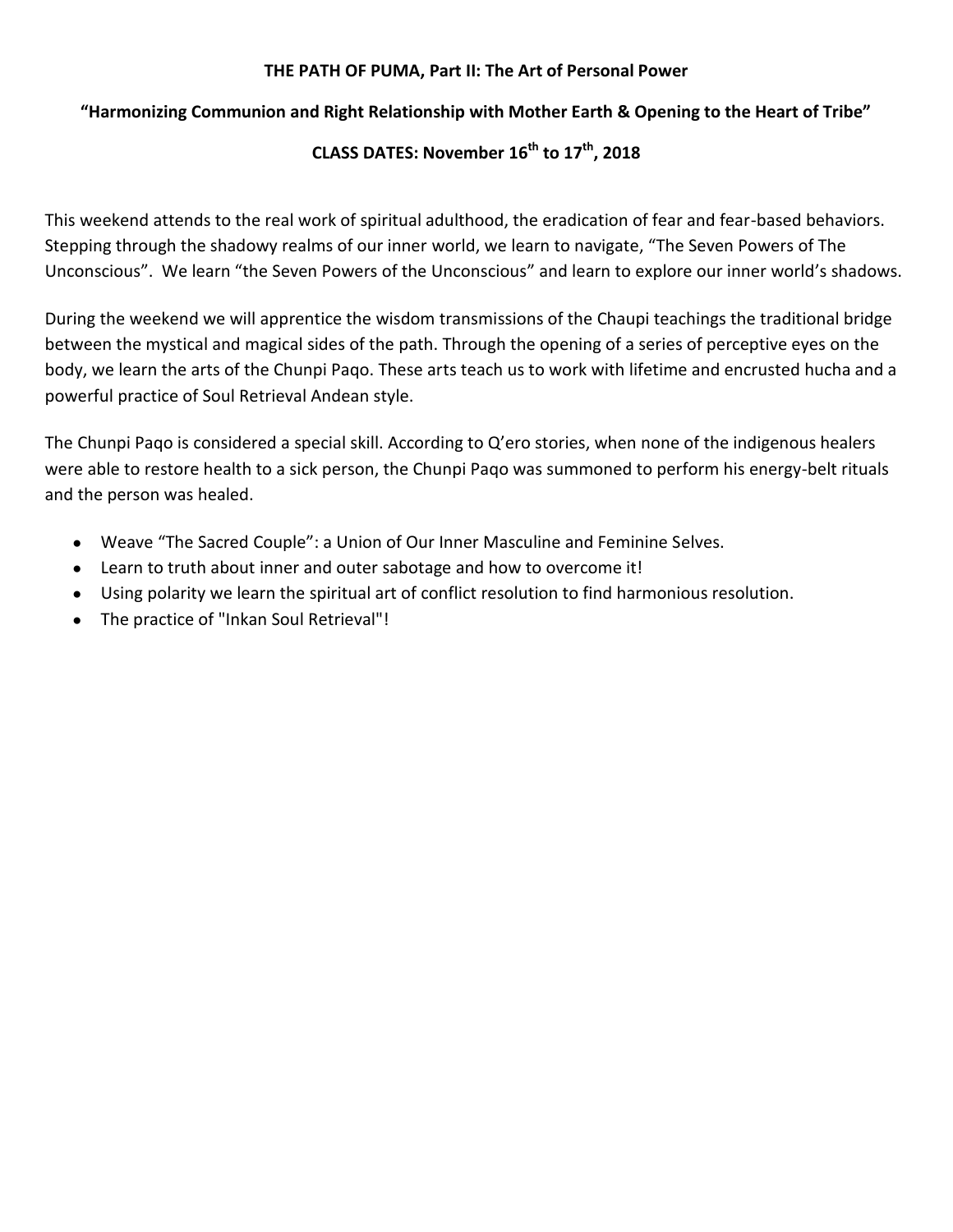# **Path of Amaru, Part I: Speaking with the Voices of the Mountains Discover the Magic of The Amaru and Tap Into The Magical Powers of The Visionary CLASS DATES: December 14th to 16th , 2018**

In this weekend intensive we apprentice the skills leading to mastery in our own unique medicine way. This is the final step in the building of the Monqo Wasi, "Eternal Inner Temple". This inner work is the path of the Amaru, or "Serpent", symbolizing our connection to the lower world, our ancestors, intuition, and impulses.

The path of the Amaru, or "Serpent" symbolizes our connection to the lower world – our ancestors, intuition and impulses. This path centers on developing the powers of the visionary and sage. Here we learn to receive guidance, partner with our sacred earth council, and perform magick and miracles.

During the workshop, we gain insight into the eight fields of consciousness and our real capabilities. This is the power of, the Qawaq, or "Visionary", the skill to transcend ordinary awareness, and discern the quality of energy exchanges using intuition to understand how they contribute to creating the conditions of our life.

We will deepen our relationships with our allies: animals, people, and personal guides who lend their energy to enhance our ability to see, speak, feel, and move and behave authentically. We will learn to use the, "Sacred Sight", and awaken the power of the, "Oracle". We will strengthen the Seven Powers culminating in the ultimate act of personal power - the ability to manifest our own reality and healing.

- Learn the Andean Mysteries of Mediumship!
- Develop and Learn to Use the 7 Powers of the Magician!
- Discover the Ability to "Dream Your World into Being"!

## **Path of Amaru, Part II: DEATH, DYING & BEYOND**

#### **"Experience the Power of Rebirth & Experience Liberation for Living a Fulfilled Life"**

# **CLASS DATES: March 29th to 31st , 2019**

During the weekend learn how to aid loved ones on their final journey, and how to care for those left behind. Learn how to assist with the grieving process, and the unique illnesses caused by losing a loved one. Learn about various cultures views about death including Western, Tibetan, Egyptian, Amazonian, and Andean.

Learn about wisdom contained in the Tibetan and Egyptian Books of the Dead How to administer the death rites to a dying person Experience the, Aya Despacho, and shamanic small death. The Small Death is a special type of ceremonial journey used by medicine people to experience the symbolic experience of facing death so that they may become liberated from death and not only live fully but deepen their power as a healer.

- Experience Small Death and Learn to Navigate the Shadowy Terrain of the Dead.
- Learn How to Assist Others on Their Final Journey and Aid Those In Grief.
- Learn How to Release Yourself From the Fear of Death and Befriend Death to Live More Fully.